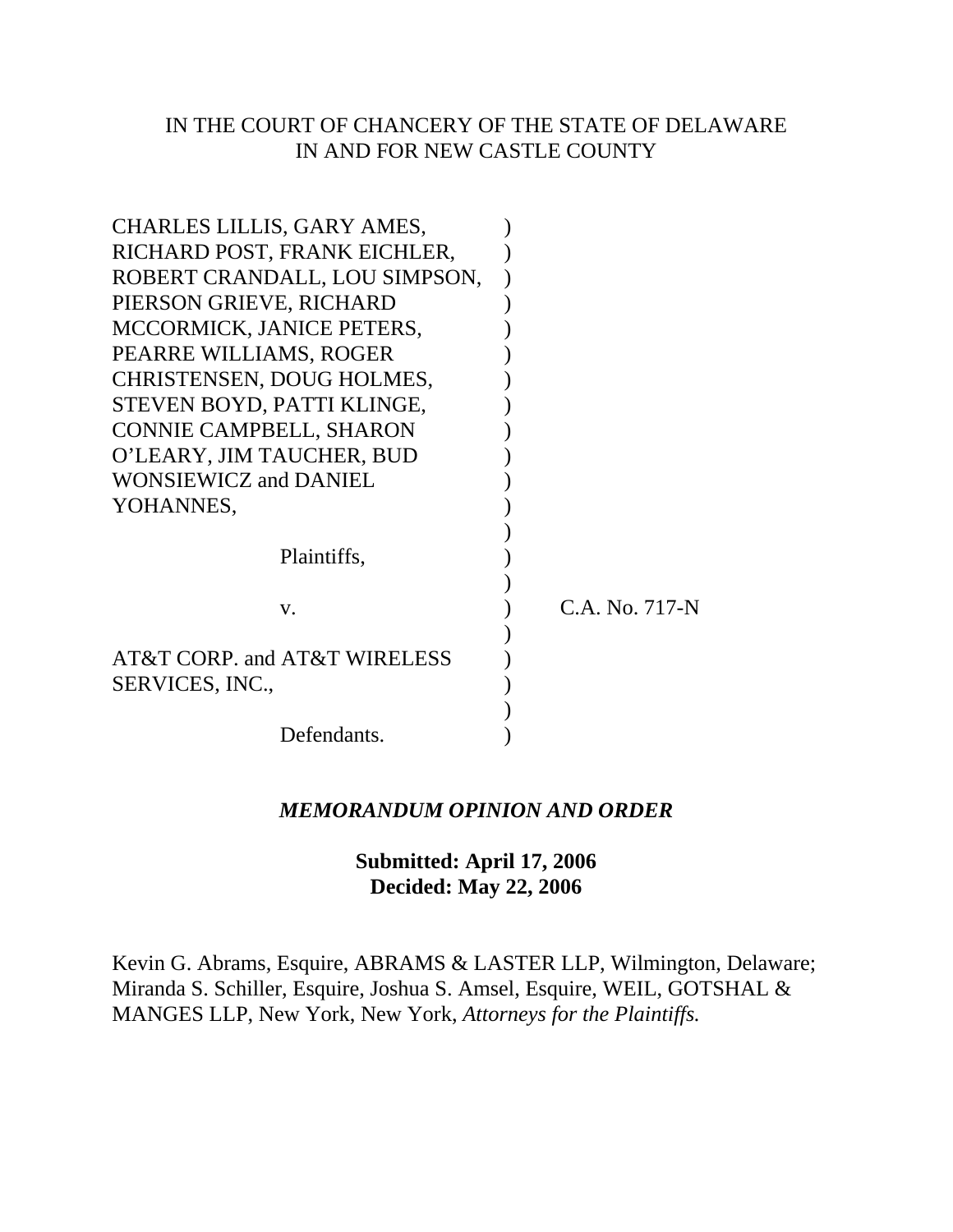Todd C. Schiltz, Esquire, WOLF, BLOCK, SCHORR AND SOLIS-COHEN, LLP, Wilmington, Delaware; Michael L. Banks, Esquire, William P. Quinn, Esquire, Jeremey P. Blumenfeld, Esquire, MORGAN LEWIS & BOCKIUS LLP, *Attorneys for Defendants.*

LAMB, Vice Chancellor.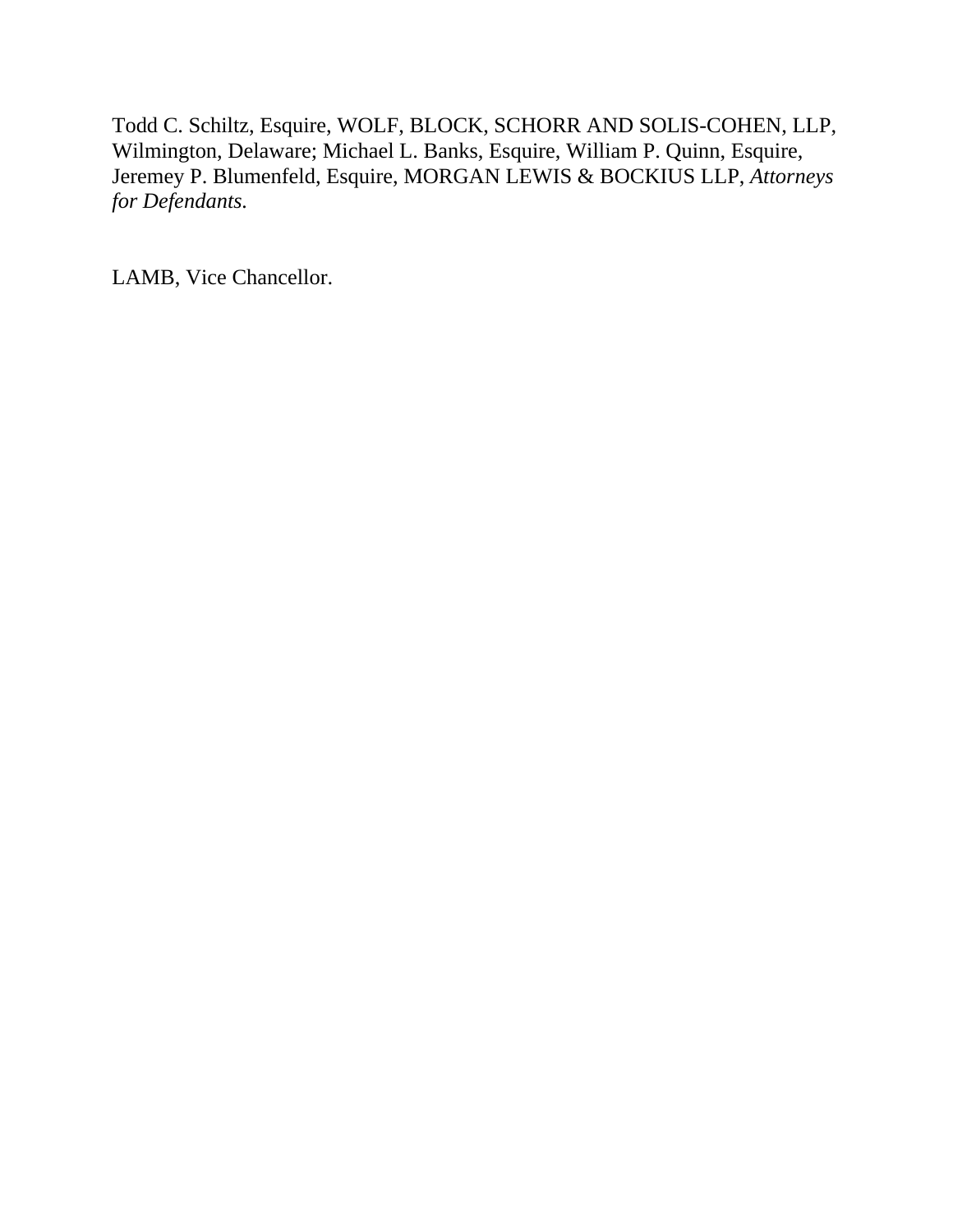This case arises from a dispute between former officers and directors of a telecommunications company and that company's successors in interest concerning the enforcement of contracts granting stock options. The plaintiffs have moved for judgment on the pleadings on Count IV of their complaint, seeking the attorneys' fees and expenses incurred in bringing their case under a contractual provision that authorizes such payments for certain claims. The question in this case specifically is the extent to which a contractual provision which provides for attorneys' fees arising "in connection with" a written agreement requires the indemnifying party to pay for litigation on grounds, and against parties, that are not expressly enumerated in that agreement. Under the facts of this case, the court concludes that the attorneys' fees provision in question is inherently broad in character, and encompasses the claims the plaintiffs have brought. Therefore, the court will grant the plaintiffs' motion pursuant to Court of Chancery Rule 12(c).

## **I.**

## A. The Plaintiffs' Case In Chief

The facts of this case are set forth in this court's previous opinion on the plaintiffs' earlier Rule 12(c) motion, decided on August 26, 2005. Nonetheless, the court will briefly summarize the facts here for ease of reference. In short, the plaintiffs in this case are former officers and directors of MediaOne Group, Inc., a broadband telecommunications company, and former officers and directors of US

1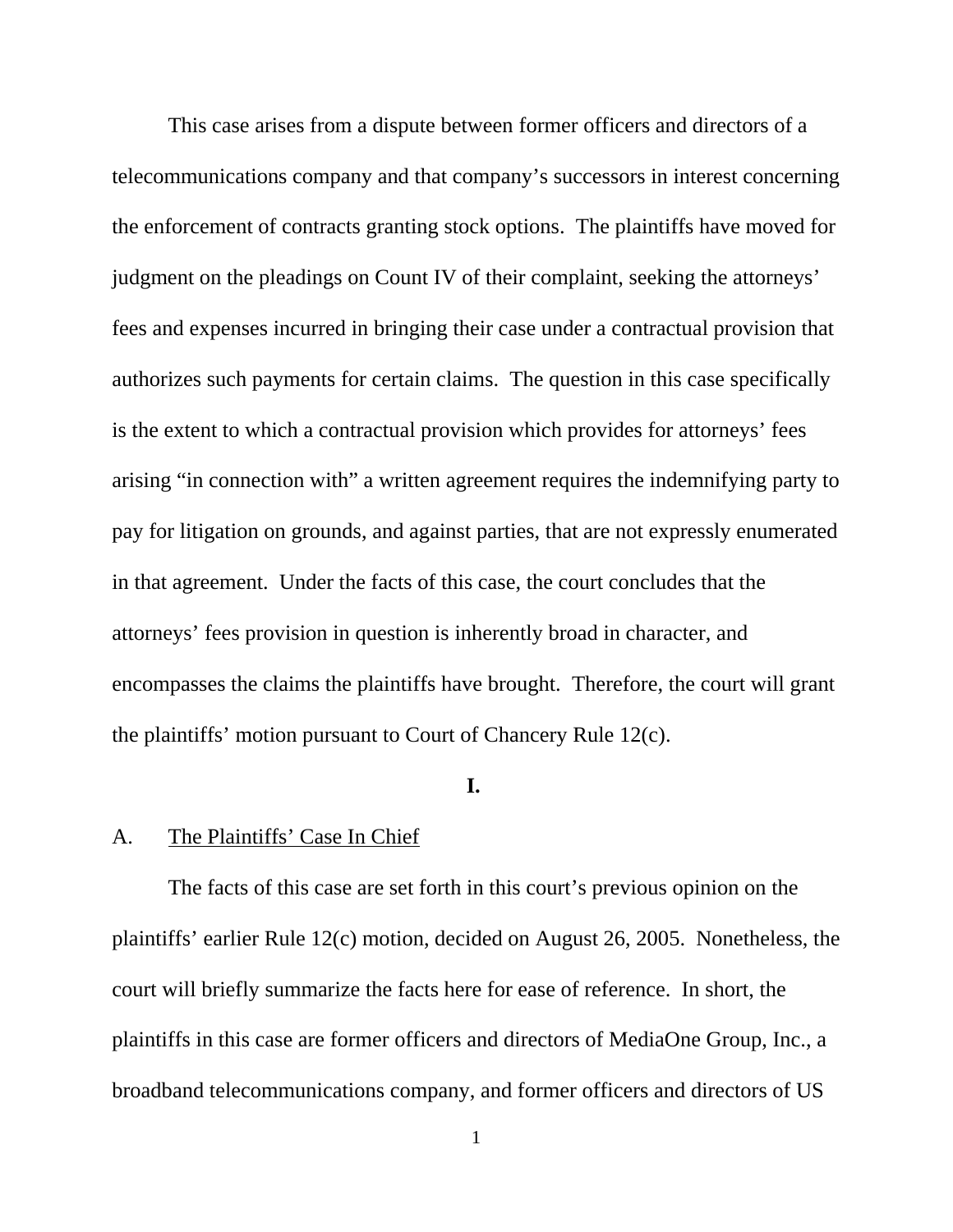West, MediaOne's former parent corporation.<sup>1</sup> As part of their compensation, the plaintiffs all received stock options from MediaOne pursuant to the MediaOne 1994 Stock Plan,<sup>2</sup> and also pursuant to non-qualified stock option contracts with MediaOne. $3$  Importantly, the 1994 plan included provisions protecting the value of the MediaOne options in the event of future changes of control.

In 2000, MediaOne was acquired by AT&T. As part of the merger agreement, AT&T agreed to honor the terms of MediaOne's compensation programs,<sup>4</sup> including those at issue in this case, and the plaintiffs exchanged their MediaOne options for new options in AT&T which had an equivalent value to those they previously held. At some point after MediaOne was acquired by AT&T, the employment of all but one of the plaintiffs was terminated by  $AT&T$ .<sup>5</sup>

In June 2001, Wireless was spun off from AT&T as a separate business. In order to maintain the value of the plaintiffs' stock options, the AT&T options were

<sup>&</sup>lt;sup>1</sup> The plaintiffs include Charles Lillis, the Chairman, President and Chief Executive Officer of MediaOne; Gary Ames, the President and CEO of MediaOne International; Richard Post, the Executive Vice President and Chief Financial Officer of MediaOne; Frank Eichler, the General Counsel and Secretary of MediaOne; Robert Crandall, Lou Simpson, Pierson Grieve, Janice Peters, Pearre Williams, Roger Christensen, Doug Holmes, Steve Boyd, Patti Klinge, Connie Campbell, Sharon O'Leary, Jim Taucher, Bud Wonsiewicz and Daniel Yohannes, former directors and/or officers of MediaOne; and Richard McCormick, the former CEO and Chairman of US West, formerly MediaOne's parent corporation. Compl. ¶¶ 9-11.

 $2$  Compl. Ex. A.

 $3$  Compl. Ex. B.

<sup>4</sup> Compl. Ex. C § 7.5.

 $<sup>5</sup>$  The complaint explains that the only exception was Connie Campbell, who stayed with AT&T</sup> for two years following the MediaOne/AT&T merger and the Wireless split-off.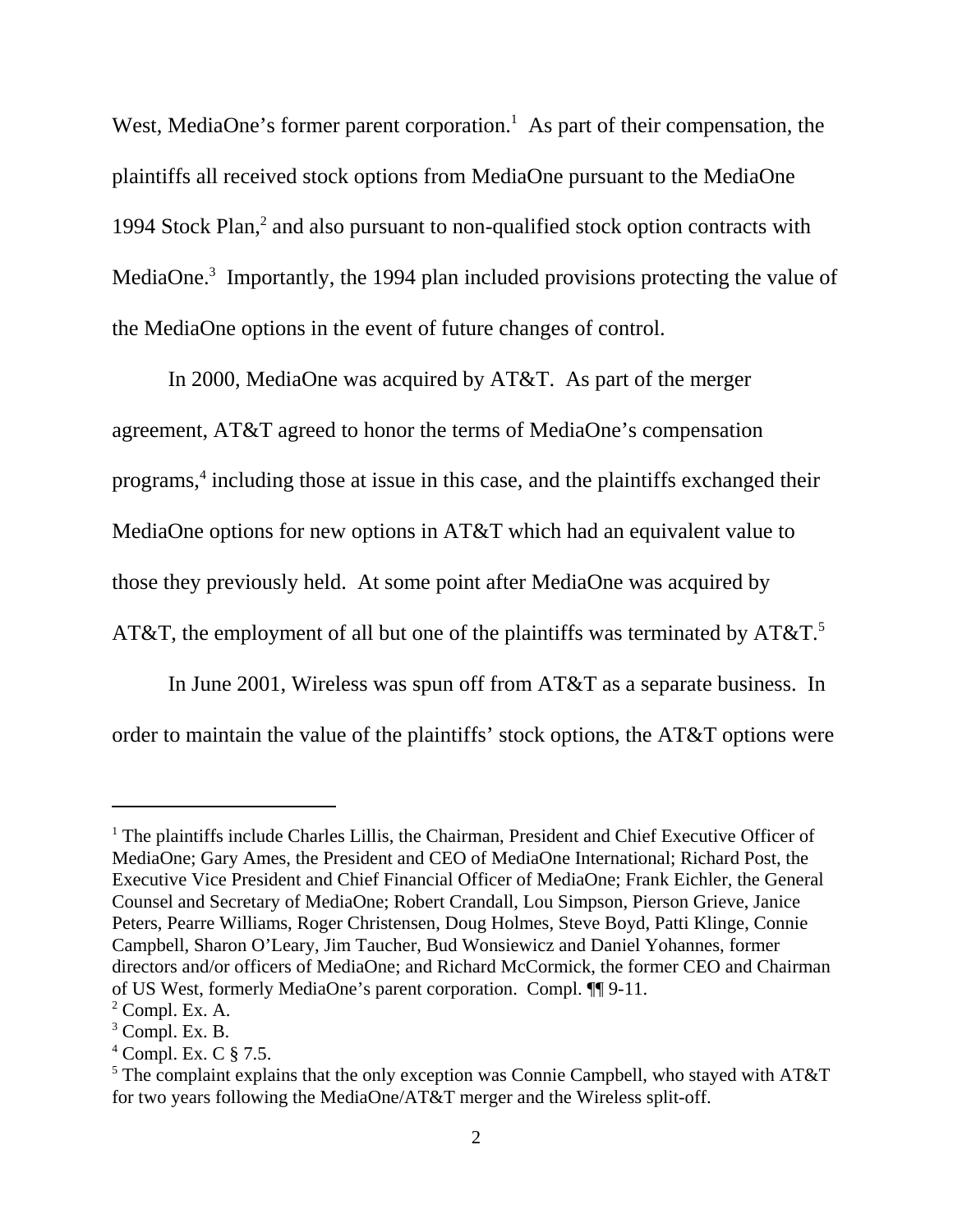adjusted by granting options in the now-independent Wireless, and by granting new options in AT&T. Finally, in 2004, Wireless agreed to a merger with Cingular.<sup>6</sup> Despite alleged informal assurances from both Wireless and AT&T that the plaintiffs' option values would be protected in the Cingular/Wireless merger,<sup>7</sup> the merger agreement provided, according to the complaint, that all Wireless options would be cancelled in the transaction, and that the plaintiffs would be paid the spread between the merger price and the exercise price. $8$  That payment is insufficient, in the plaintiffs' view, because it disregards the intrinsic value of stock options based on the possibility that the underlying stock may rise in value. Regardless of whether their options had an exercise price above or below the merger price,<sup>9</sup> therefore, the plaintiffs believe that they were due additional consideration to take into account the value of the cancelled options.

The documents relevant to the plaintiffs' substantive claims (stated in Counts I through III of the complaint), in summary, include the 1994 MediaOne Plan, the nonqualified stock option agreements, the 1999 merger document between AT&T and MediaOne, and the 2004 Cingular/Wireless merger agreement. On the basis of those documents, Counts I through III of the complaint allege that

 $6$  Compl. Ex. O.

 $7$  Compl.  $\P$  29-31.

<sup>8</sup> *Id.* at § 4.5(a)*.*

<sup>&</sup>lt;sup>9</sup> Compl. Ex. F.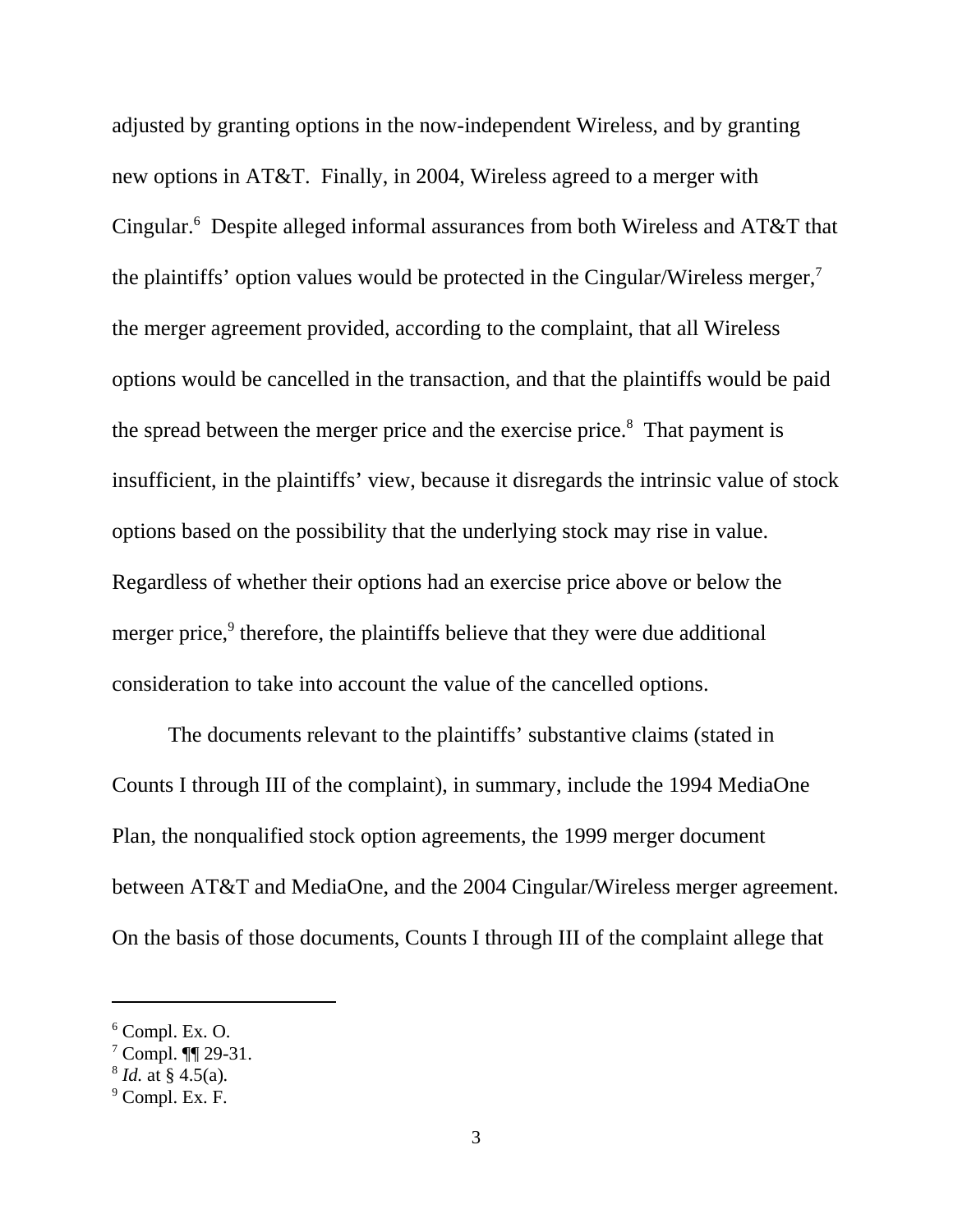the defendants violated their contractual obligations and committed common law negligent misrepresentation in allowing the options to be cancelled at inappropriate values in the Cingular/Wireless merger. The plaintiffs seek both money damages and equitable relief.

## B. Procedural History

This litigation has a tortured history, which is relevant to the court's disposition of this motion. The plaintiffs filed their complaint on September 24, 2004. AT&T answered on December 8, 2004, making what the court later called "extraordinary" admissions.<sup>10</sup> Wireless, in contrast, filed an answer on November 18, 2004 rejecting the plaintiffs' allegations. The reason for this disparity in strategy between the co-defendants, apparently, was the pendency of an arbitration claim made by AT&T against Wireless, in which AT&T sought to prove that all contractual violations were the responsibility of Wireless alone.<sup>11</sup>

Changing direction on June 9, 2005, in a letter to the court, AT&T purported to "correct an argument" in its answering brief.<sup>12</sup> In fact, as the court observed in its previous opinions in this case, AT&T attempted to take back many of the damaging admissions it made in its answer and its brief. $13$  As the court noted, the

<sup>10</sup> *Lillis v. AT&T Corp.*, 2005 Del. Ch. LEXIS 175, \*1 (Del. Ch. Nov. 17, 2005).

<sup>11</sup> *Lillis v. AT&T Corp.,* 2005 Del. Ch. LEXIS 130, \*9-10 (Del. Ch. Aug. 26, 2005).  $12$  *Id.* at \*10.

<sup>13</sup> *Id.*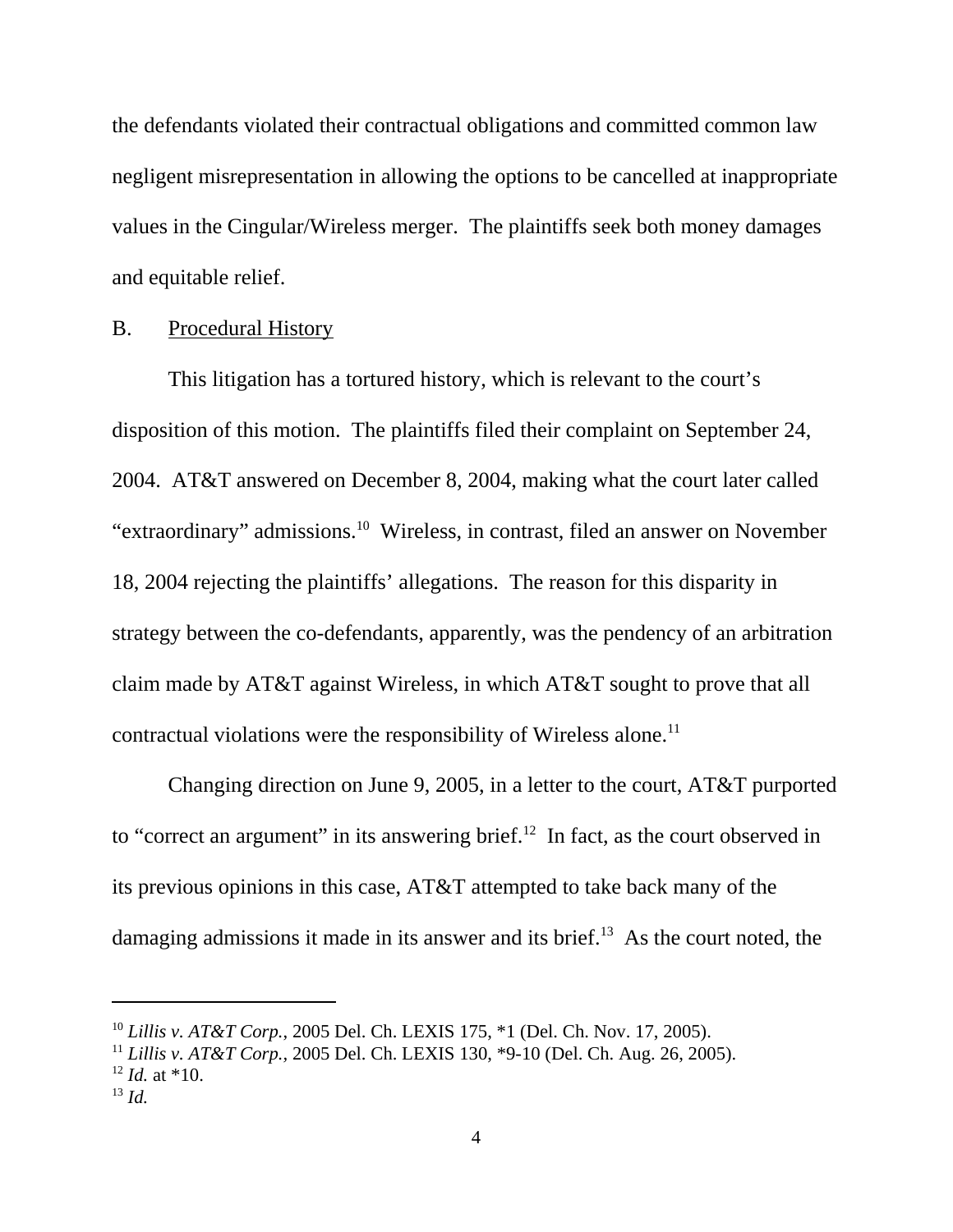reason for AT&T's *volte face* was easy to discern. On June 7, 2005, counsel for Wireless forwarded to the court a copy of the May 23, 2005 decision of the arbitral tribunal, in which the tribunal found for Wireless, and denied  $AT&T$  recovery.<sup>14</sup> Confronting the failure of its chief litigation strategy, AT&T sought to change its position.

After due consideration, the court granted AT&T's motion to amend. However, the court noted that in its initial answer, AT&T made "an irrefutably deliberate choice to admit the substance of the plaintiffs' claim . . . but pointed the finger at Wireless as the party obligated to make the plaintiffs whole."15 Therefore, the court allowed AT&T to amend its answer, but only if AT&T agreed to pay the reasonable legal fees and costs incurred by the plaintiffs in bringing their Rule 12(c) motion on the basis of AT&T's initial answer. The court hoped, at that point, that this litigation could proceed with dispatch.

Despite that aspiration, this case has continued to be mired in complex maneuvering. Since late February 2006, AT&T and Wireless have been represented by the same counsel. They have once again reformulated AT&T's litigation strategy, and, on March 30, 2006, sought leave from the court to amend AT&T's answer a second time to assert a new statute of limitations defense to

 $14$  *Id.* at \*10-11.

<sup>15</sup> *Id.* at \*19.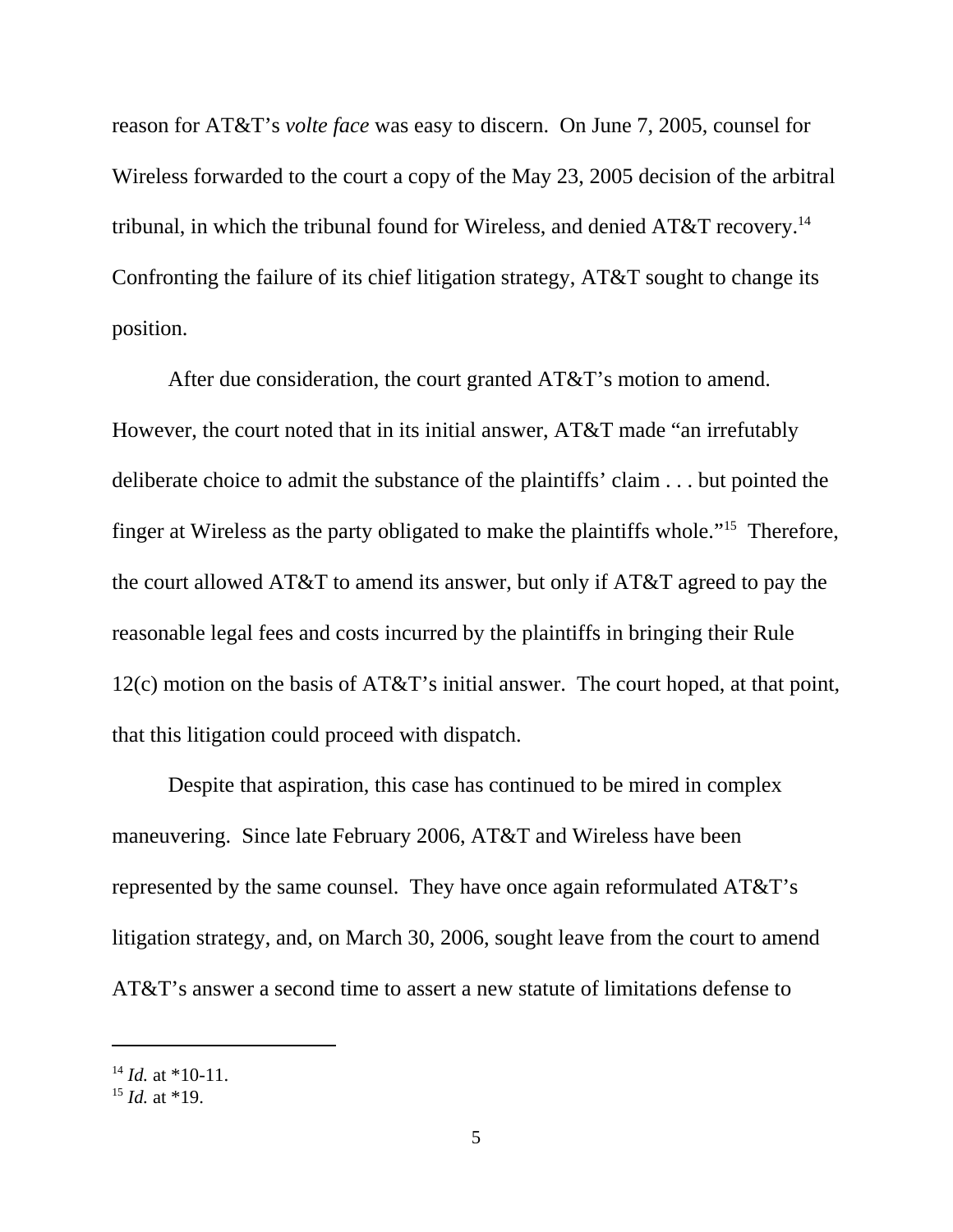some of the plaintiffs' claims, and to modify several responses to accurately reflect AT&T's new position. The court heard argument on that motion and on the plaintiffs' motion for judgment on the pleadings under Court of Chancery Rule 12(c), which is the main subject of this opinion, on April 17, 2006.

Despite the court's belief that AT&T, as a sophisticated client advised by an extensive internal legal administration, ought to be held accountable for its previous litigation strategy, the court granted AT&T's motion for leave to amend its answer at oral argument. As the court made clear from the bench, however, and now reaffirms, if it later becomes apparent that the defendants have abused the court's discretion to raise a frivolous defense by amending their answer, the court will address the prejudice done to the plaintiffs with sanctions against  $AT&T$ .<sup>16</sup> In addition, the court reserved judgment on the plaintiffs' Rule 12(c) motion, pending this written opinion.

#### C. The Instant Motion

The motion *sub judice* does not concern the merits of the case brought by the plaintiffs against AT&T and Wireless. Rather, the plaintiffs have brought this motion for judgment on the pleadings under Rule 12(c) only as to Count IV of their complaint, and only against AT&T. That count seeks the payment of legal fees

 $16$  Tr. at 37:10-17.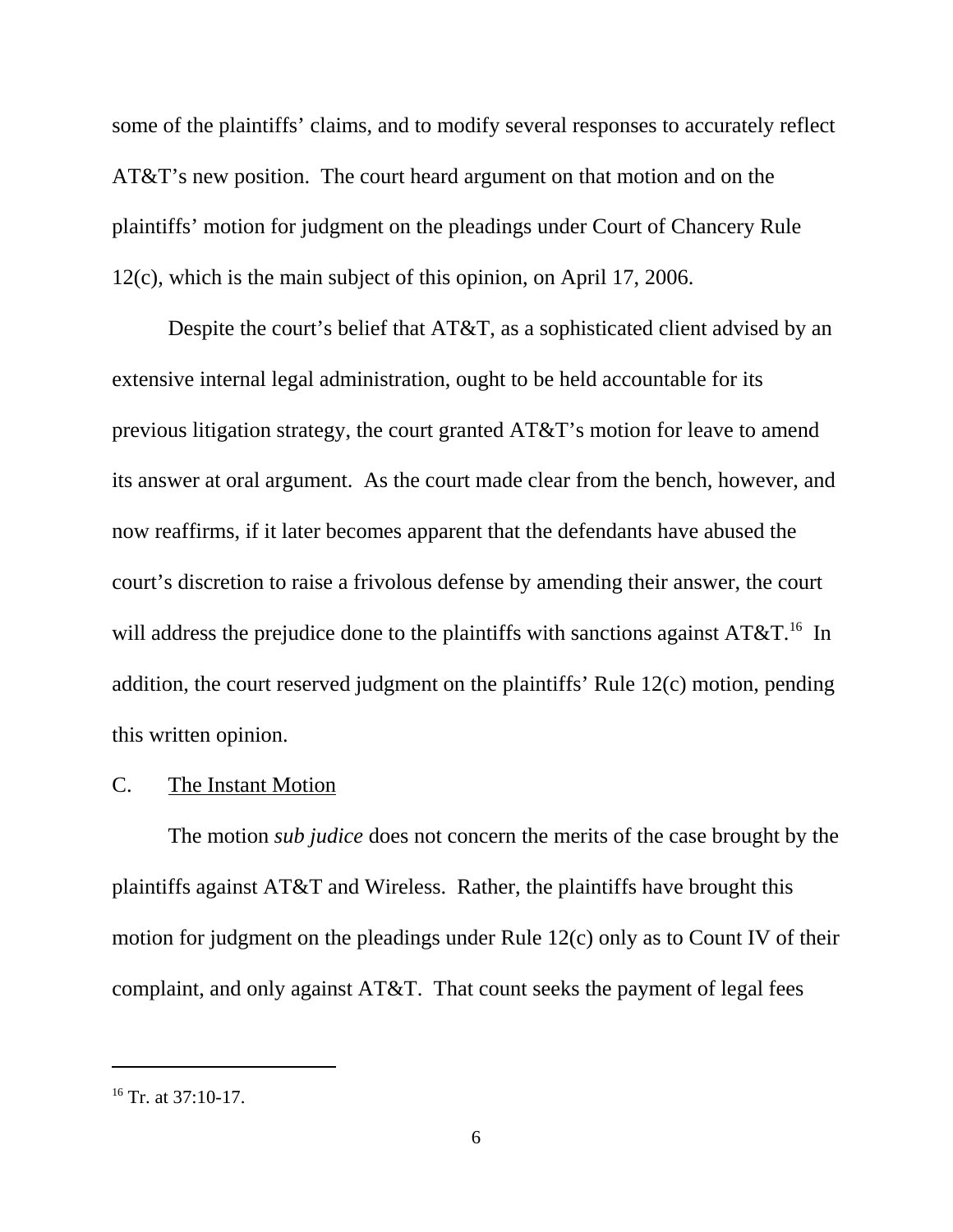and expenses in prosecuting the plaintiffs' case in chief, as set forth in Counts I through III, against both defendants. The basis for that claim, according to the complaint, is certain "change of control" agreements signed by the plaintiffs with MediaOne prior to the MediaOne/AT&T merger.<sup>17</sup> Those agreements purportedly guarantee that should the plaintiffs ever need to bring litigation to enforce the rights asserted in the three substantive counts of the complaint, they would be reimbursed for all legal fees incurred in bringing those claims regardless of the outcome of the litigation. The indemnification provision is contained in Section IV(f) of the relevant agreement, and provides as follows:

The Company shall pay to Executive all legal fees and expenses as and when incurred by Executive in connection with this Agreement, including all such fees and expenses, if any, incurred in contesting or disputing any Termination or in seeking to obtain or enforce any right or benefit provided by this Agreement, regardless of the outcome, unless, in the case of a legal action brought by or in the name of the Executive, a decision is rendered pursuant to Section XI, or in any other proper legal proceeding, that such actions was not brought by Executive in good faith. $18$ 

In the plaintiffs' view, Section IV(f) is implicated in their claims because the change of control agreement contains a guarantee that the covered executives will continue to receive compensation promised by predecessor companies. Section

 $17$  Compl. Ex. D.

 $^{18}$  *Id.* at § IV(f).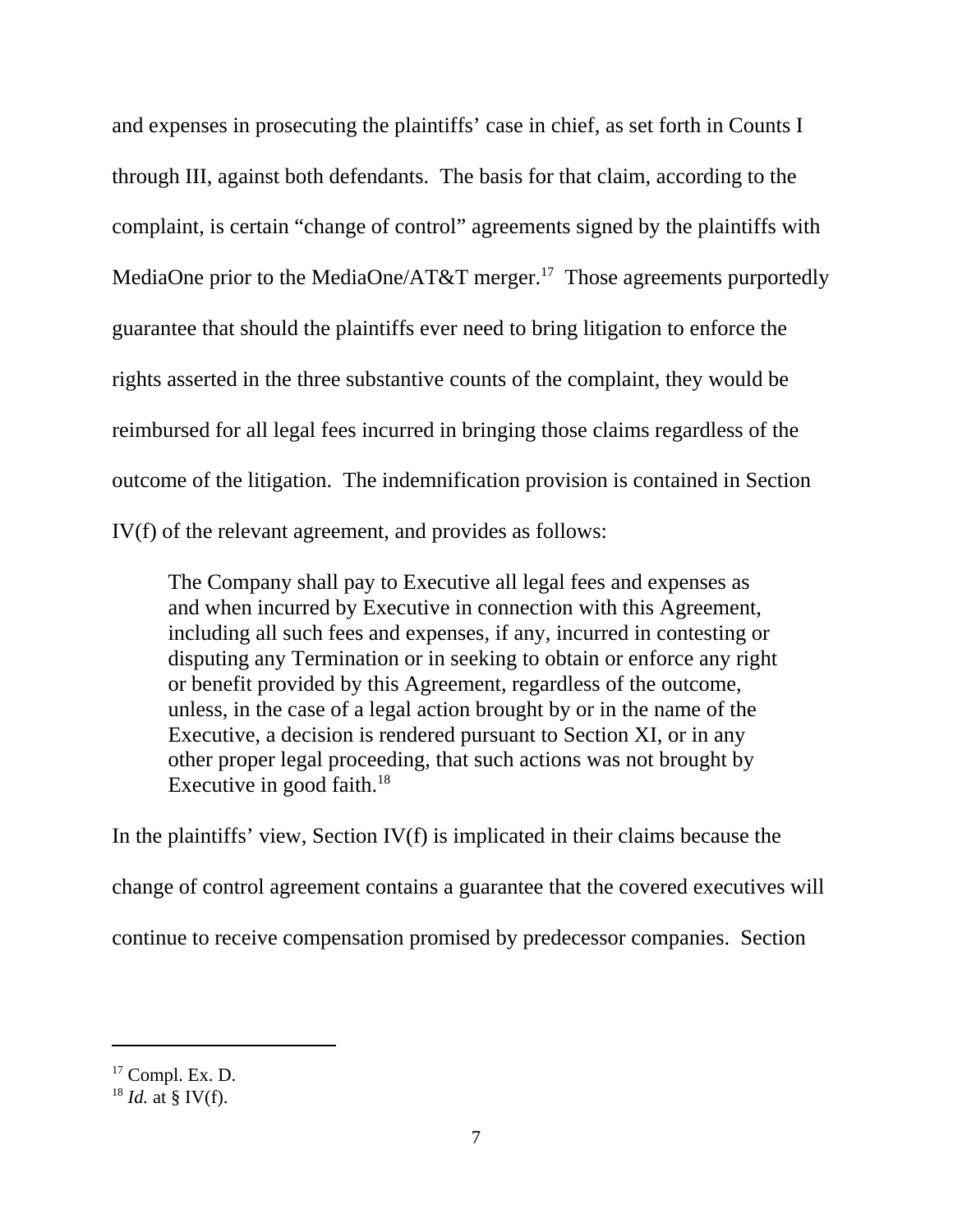IV(a) of the agreement describes various benefits that executives are to receive in the event of a change of control:

The Company shall pay Executive his full base salary through the Termination date . . . plus all other amounts to which Executive is entitled under any compensation plans(s) or program(s) of the Company applicable to Executive at the time such payments are due.<sup>19</sup>

As described more fully below, the plaintiffs believe that the option contracts in question are "compensation plan(s) or program(s)" as envisioned by Section IV(a), and therefore when the agreements were signed, MediaOne became obligated to reimburse the legal expenses incurred in bringing claims related to those grants. Under the MediaOne/AT&T merger agreement, AT&T concededly assumed the MediaOne change of control agreements and the obligations therein.<sup>20</sup> Therefore, the plaintiffs believe that AT&T is liable for their legal fees.

## **II.**

This court will grant a motion for judgment on the pleadings pursuant to Rule 12(c) when there are no material issues of fact and the movant is entitled to judgment as a matter of  $law<sup>21</sup>$ . As this court has noted previously, "judgment on the pleadings . . . is a proper framework for enforcing unambiguous contracts

 $19$  Compl. Ex. D § IV(f).

<sup>&</sup>lt;sup>20</sup> Compl. Ex. C  $\S 7.5(d)$ .

<sup>21</sup> *McMillan v. Intercargo Corp.*, 768 A.2d 492, 499-500 (Del. Ch. 2000).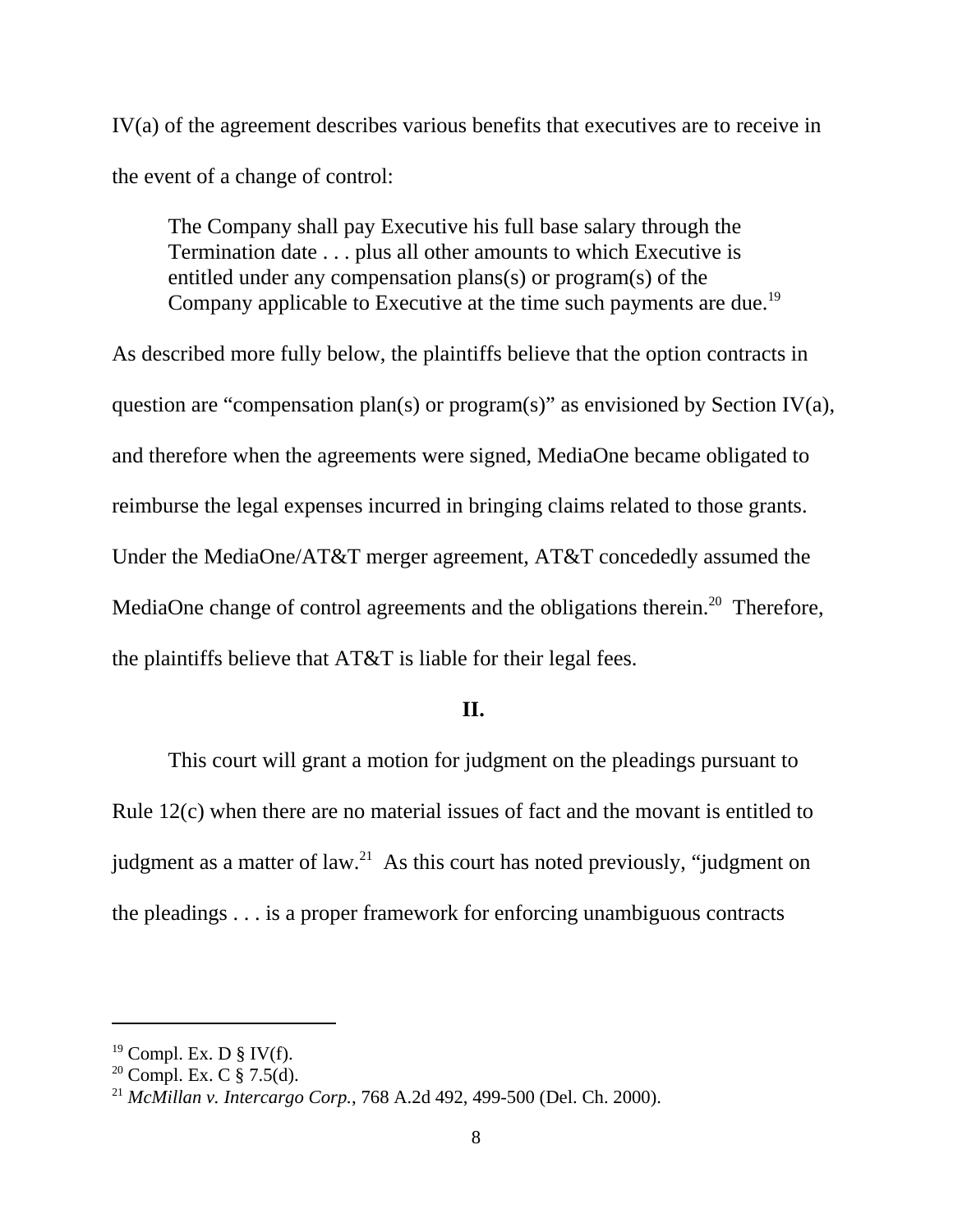because there is no need to resolve material disputes of fact."<sup>22</sup> What the court must do to resolve this case, therefore, is to decide whether the contract at issue is in any way ambiguous, by determining whether the "provisions in controversy are reasonably or fairly susceptible of different interpretations or may have two or more different meanings."<sup>23</sup> If the contract's meaning is unambiguous, the court must grant judgment on the pleadings in favor of the moving party.

## A. The Parties' Contentions

 This case, according to the plaintiffs, is simple. Section IV(f) of the change of control agreement necessarily applies to all the plaintiffs, and to AT&T. It provides for unconditional advancement of legal fees incurred in suits brought to vindicate the plaintiffs' rights to any form of compensation arising out of the change of control provisions. Because the plaintiffs' option grants are a form of compensation guaranteed by Section IV(a), they are therefore owed reimbursement for all legal expenses incurred in bringing any of their claims in this case, on whatever legal theory.

<sup>22</sup> *DeLucca v. KKAT Mgmt.*, 2006 Del. Ch. LEXIS 19, \*22 (Del. Ch. Jan. 30, 2006); *NBC Universal v. Paxson Commc'ns,* 2005 Del. Ch. LEXIS 56, \*13 (Del. Ch. Apr. 29, 2005). <sup>23</sup> *Rhone-Poulenc Basic Chemicals v. American Motorists Ins.*, 616 A.2d 1192, 1196 (1992).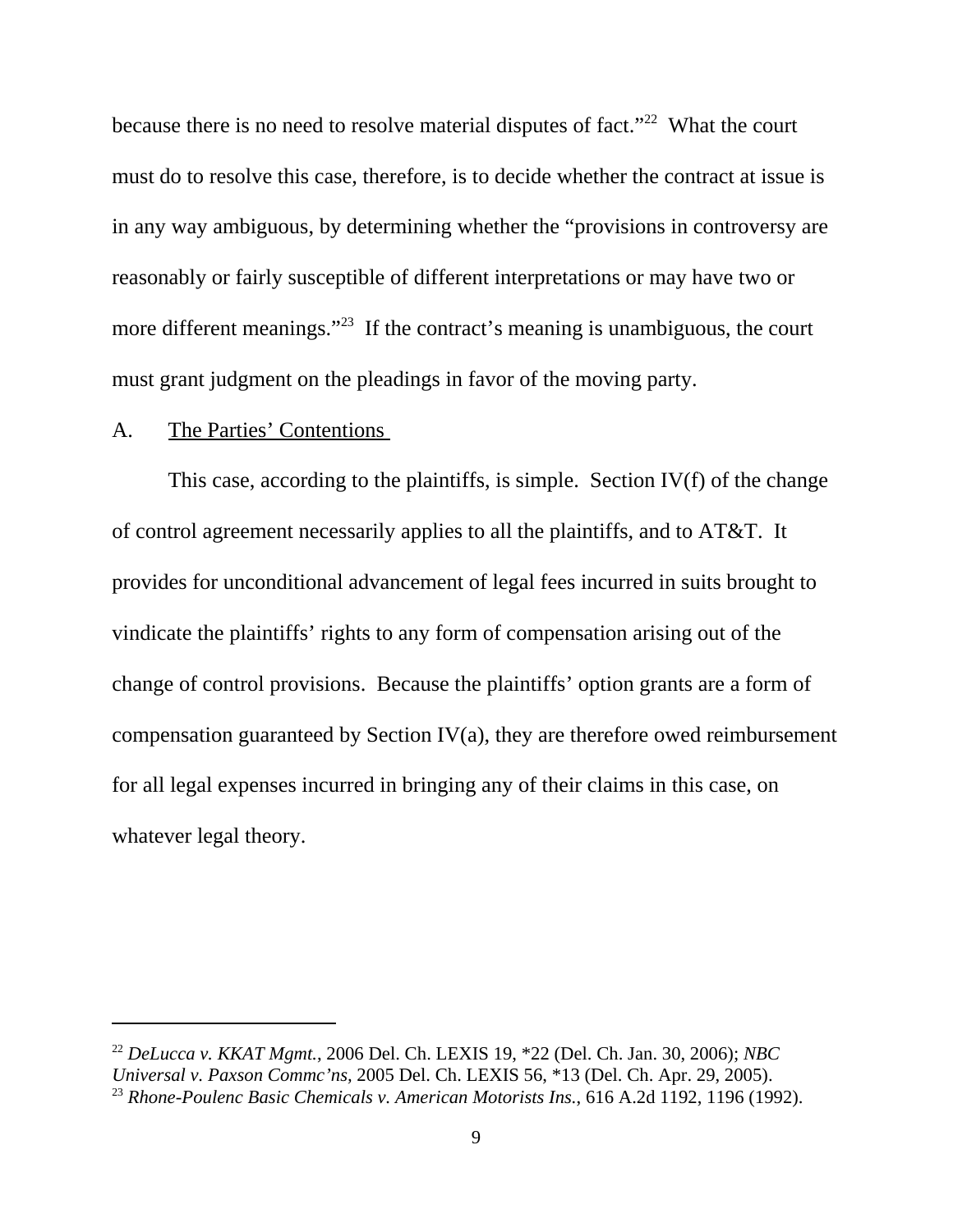According to AT&T, in contrast, Section IV(f) of the change of control agreement governs only the narrow issue of whether or not the plaintiffs would receive options under their employment agreements at the time of a change in control. In the defendant's view, in other words, had the plaintiffs failed to receive options to purchase shares of AT&T stock in the aftermath of the MediaOne/ AT&T merger, to replace the MediaOne options that had been issued before MediaOne merged with AT&T in 2000, they would have a claim for which they were due attorneys' fees under Section IV(f) of the change of control agreement. But the plaintiffs concededly received those options, thus fulfilling AT&T's obligations under the change of control agreement. The plaintiffs' claim now, therefore, is a fundamentally different one: that the defendant violated the contract underlying the option grant, which the defendant allegedly assumed. That claim, in the defendant's view, can be governed only by the specific terms of the option agreement, which contains no attorneys' fees provision. Therefore, at the threshold, AT&T claims that the plaintiffs cannot be entitled to fees in this case.

Even if there are some hypothetical claims concerning the options for which AT&T must pay attorneys' fees, AT&T believes that the counts in the complaint fall outside that narrow group of possible allegations. Simply put, all three substantive counts of the complaint include claims against Wireless. Counts II and III, specifically, make allegations on the same grounds against both Wireless and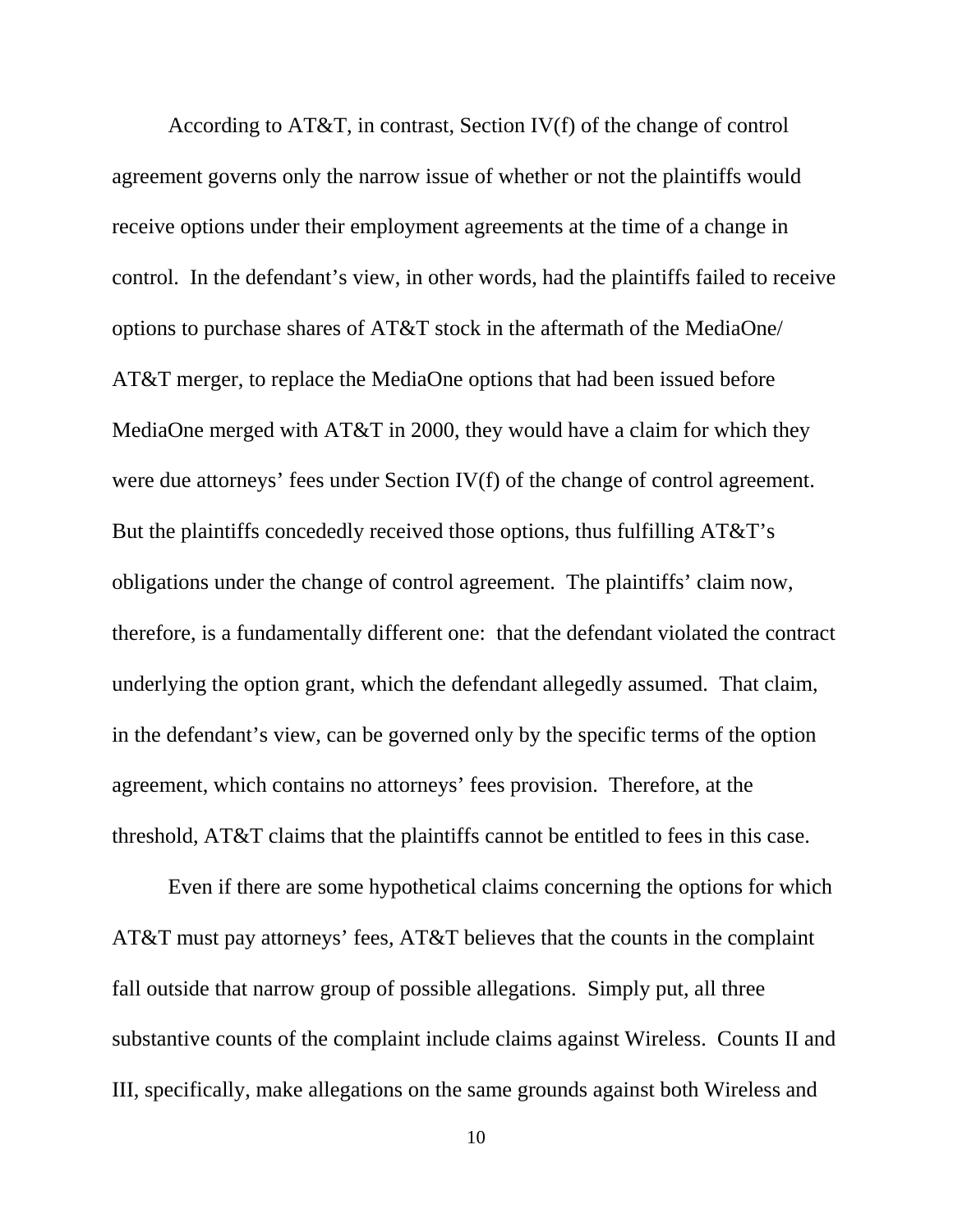AT&T. The reason this is significant, according to AT&T, is that it evidences the fact that the plaintiffs' allegations cannot possibly arise out of the change of control agreement, to which Wireless was never a party. The very fact that the plaintiffs can make the same allegations against both defendants, in other words, shows to AT&T's satisfaction that those claims do not arise out of AT&T's specific and targeted responsibilities under the change of control agreement. Whatever the merits of the plaintiffs' case, therefore, assigning AT&T liability here would require AT&T to shoulder costs for claims that have nothing to do with the responsibilities it undertook in Section IV(f).

## **III.**

This court has recently ruled on an extremely similar set of facts in *DeLucca v. KKAT Management*,<sup>24</sup> which also concerned a motion for judgment on the pleadings arising out of an attorneys' fees provision in an executive contract. There, a former employee and principal of a limited liability company sought advancement under a contractual provision that promised payment for losses "in connection with or arising out of or related to the operations or affairs of" certain of the companies that the plaintiff had administered.<sup>25</sup> Part of the LLC's argument in resisting advancement was that the claims at issue in the case were beyond the

<sup>&</sup>lt;sup>24</sup> 2006 Del. Ch. LEXIS 19.

<sup>25</sup> *Id.* at \*25.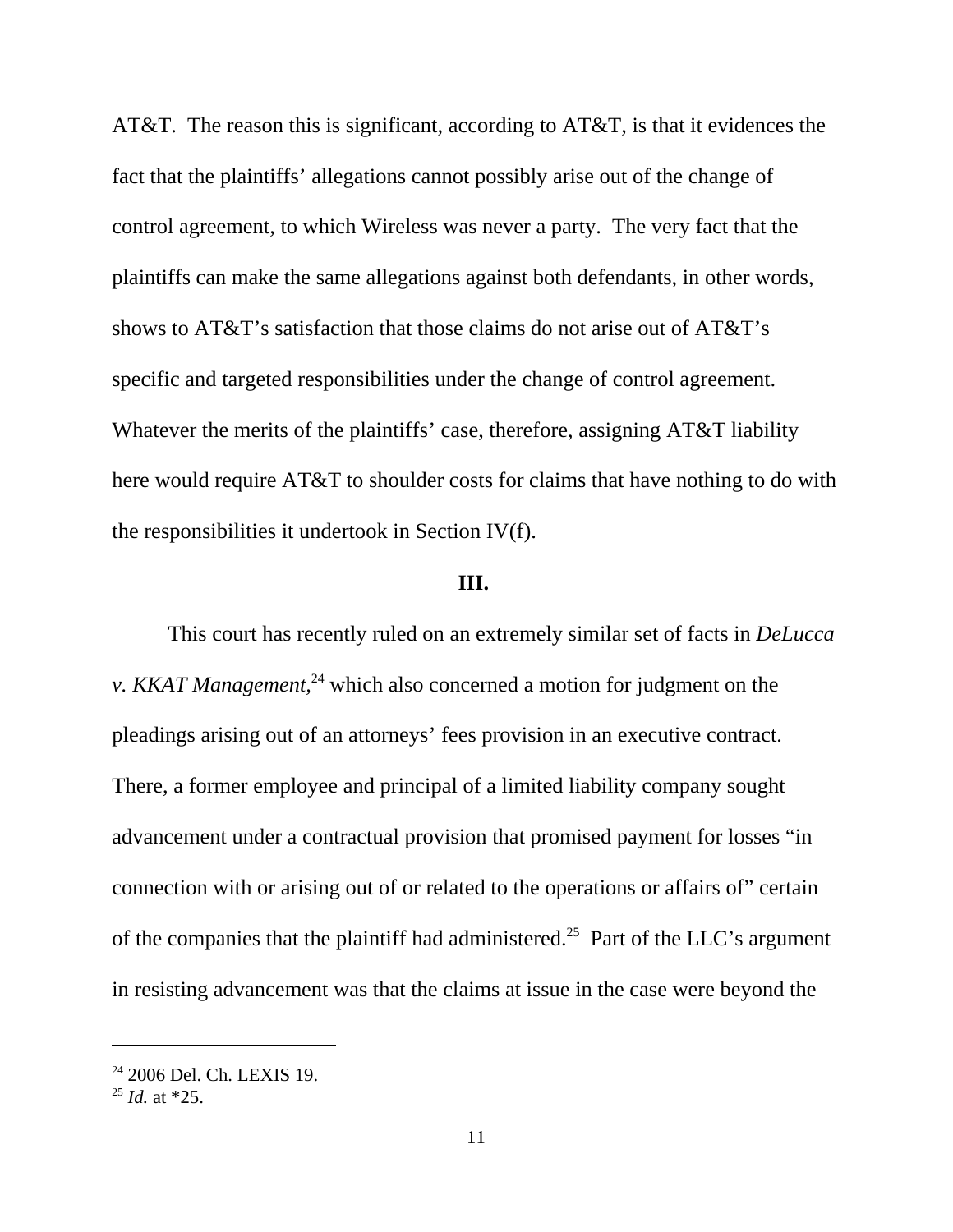scope of the indemnification provision, because the suit for which advancement was being sought concerned discrete issues of management disloyalty relating to what was, effectively, the corporate parent of the entity that had promised advancement. The LLC's defense to advancement, in other words, was similar to that raised by AT&T here: that the contractual provision at issue did not cover the claims for which the indemnitee demanded payment.

The court resolved the question presented by *DeLucca*, consistent with the procedural posture of a motion under Rule 12(c), by closely examining the contractual language of the advancement provision, which it determined used "capacious terms" to define the scope of indemnification.<sup>26</sup> Central to the court's conclusion was the fact that, under Delaware law, the phrases "connecting with," "relating to," and "arising out of," all used in that provision, are paradigmatically broad terms. Indeed, the court noted that in the context of disputes over the applicability of arbitration clauses, where similar questions of scope often arise, precisely the same language has been interpreted as unquestionably broad in reach.<sup>27</sup> The court also concentrated on the use of the terms "operations" and

<sup>26</sup> *Id.* at \*22.

<sup>&</sup>lt;sup>27</sup> *Id.* at \*22 n.33. The analogy between indemnification and arbitration is strengthened by the fact that both are strongly favored by the public policy of this state. Indemnification provisions should, therefore, be interpreted with an eye toward that policy, providing coverage whenever it is reasonable. *Id.* at \*23, *citing Perconti v. Thornton Oil Corp.*, 2002 Del. Ch. LEXIS 51,\*3 (Del. Ch. May 3, 2002).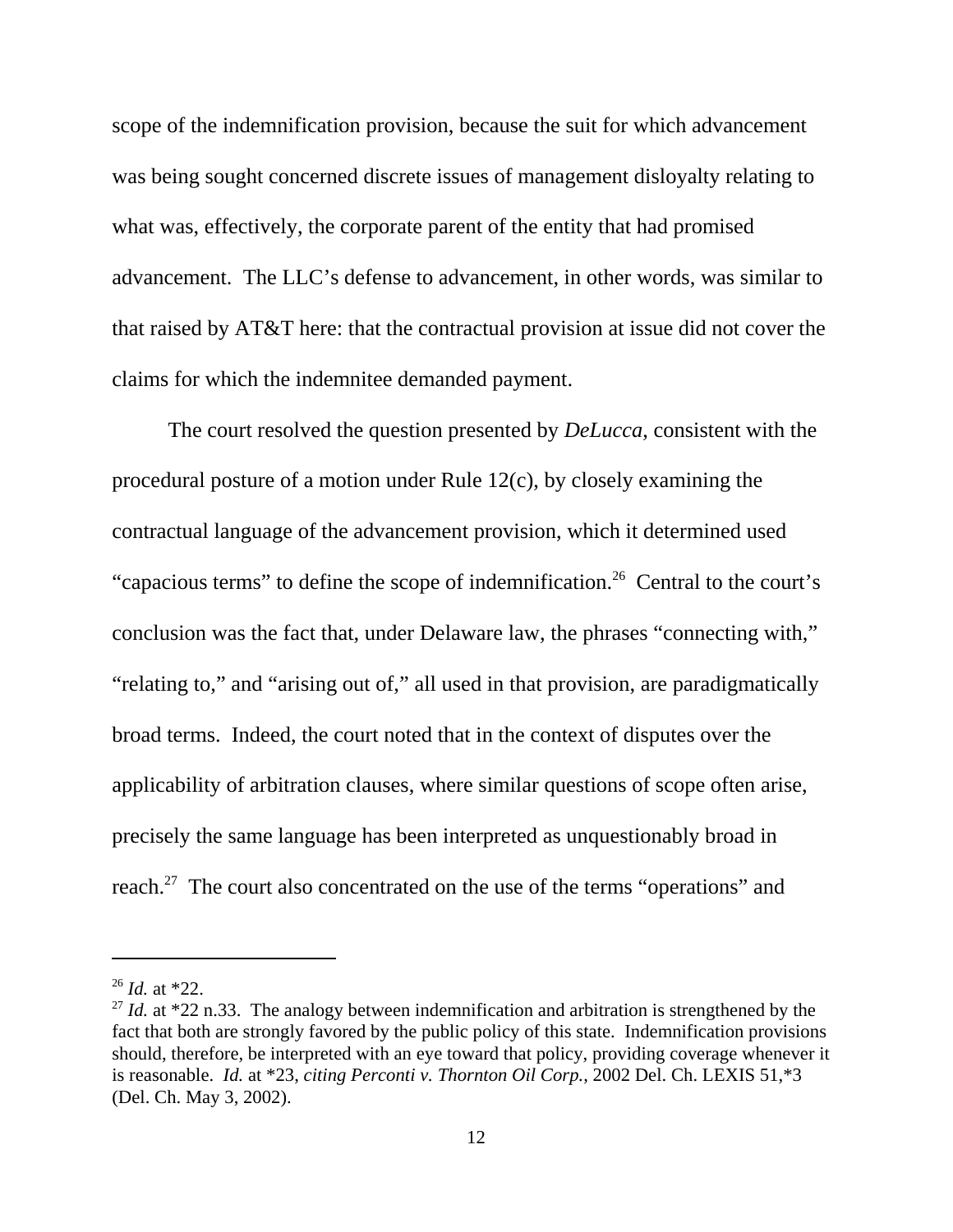"affairs," which it concluded were meant to encompass a wide range of business dealings, in determining that the indemnification provision at issue was unambiguously expansive. Having made that decision, the court rejected the defendants' argument that a broad reading of the provision would lead to an "absurd" result. To the contrary, the court observed, a rational contracting party in the defendants' position might well have sought to induce talented individuals to accept employment by promising that the parent would provide advancement in the event of any charges of misconduct relating to the operating subsidiaries.<sup>28</sup> The court found that, in view of repeated admonitions in cases involving advancement and indemnification, "there is no requirement that advancement provisions be written broadly or in a mandatory fashion. But when an advancement provision is, by its plain terms, expansively written and mandatory, it will be enforced as written."<sup>29</sup> On that basis, the court granted the employee's motion for judgment on the pleadings as to advancement and fees on fees.

This case, which is similar to *DeLucca* in many ways, can be resolved by employing the same type of analysis. Taking Section IV(a) first, it seems clear to the court that the option grants at issue in this case are "compensation plan(s) or program(s)" as contemplated by the agreement. The consistency of that meaning

<sup>28</sup> *DeLucca*, 2006 Del. Ch. LEXIS at \*45.

<sup>29</sup> *Id.* at \*45-46.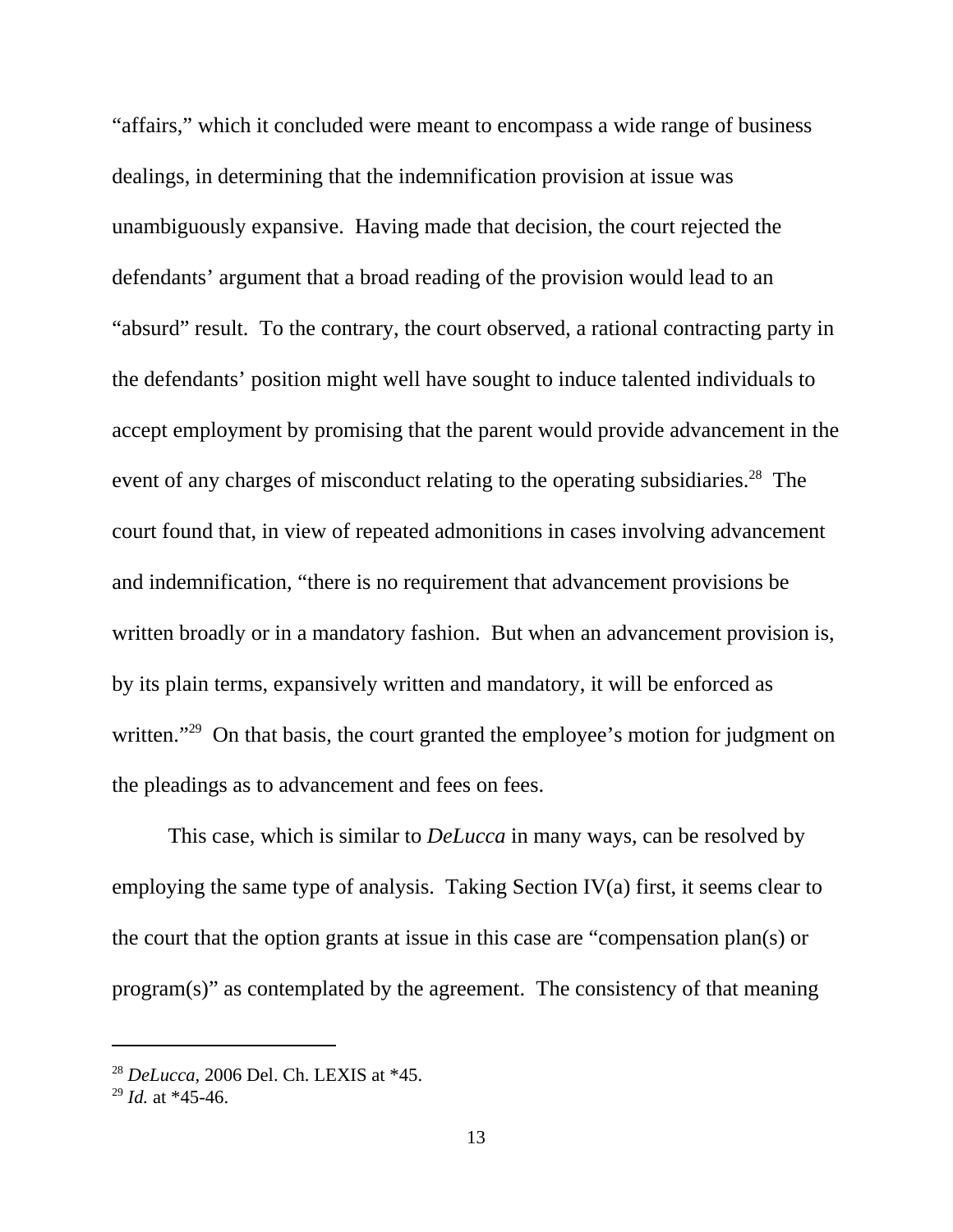with the contract is evidenced not only by common sense, which tells us that compensation need not be, and rarely is, limited to cash payments, but also by the documents appended and incorporated into the complaint. As AT&T conceded at oral argument,<sup>30</sup> the real gravamen of the dispute between the parties here is not whether the phrase "compensation plan(s) or program(s)" includes option contracts, but rather the proper scope of the indemnification provision in Section  $IV(f)$ .

Turning to that question, then, it seems plain at the outset that the recitals prefacing the change of control agreement strongly evidence MediaOne's intent to provide its executives with comprehensive coverage if, as seemed likely in the rapidly developing telecommunications industry, MediaOne was acquired or otherwise changed hands. As the second paragraph of the agreement stipulates:

Accordingly, the Board has determined that appropriate steps should be taken to reinforce and encourage the continued retention of certain members of the Company's management, including yourself, and the attention and dedication of management to their assigned duties without distraction in the face of potentially disturbing circumstances arising from the possibility of a change of control.

That unambiguous intent was enacted by the plain language of the agreement.

First, and precisely like the provision in *DeLucca*, Section IV(f) promises the

 $30$  As counsel for the defendant explained in the course of arguing that the attorneys' fees provision covered only the plaintiffs' receipt of stock options, "the change of control agreements guaranteed to these people severance, medical benefits, and that they would receive their stock options." Tr. at 13:1-8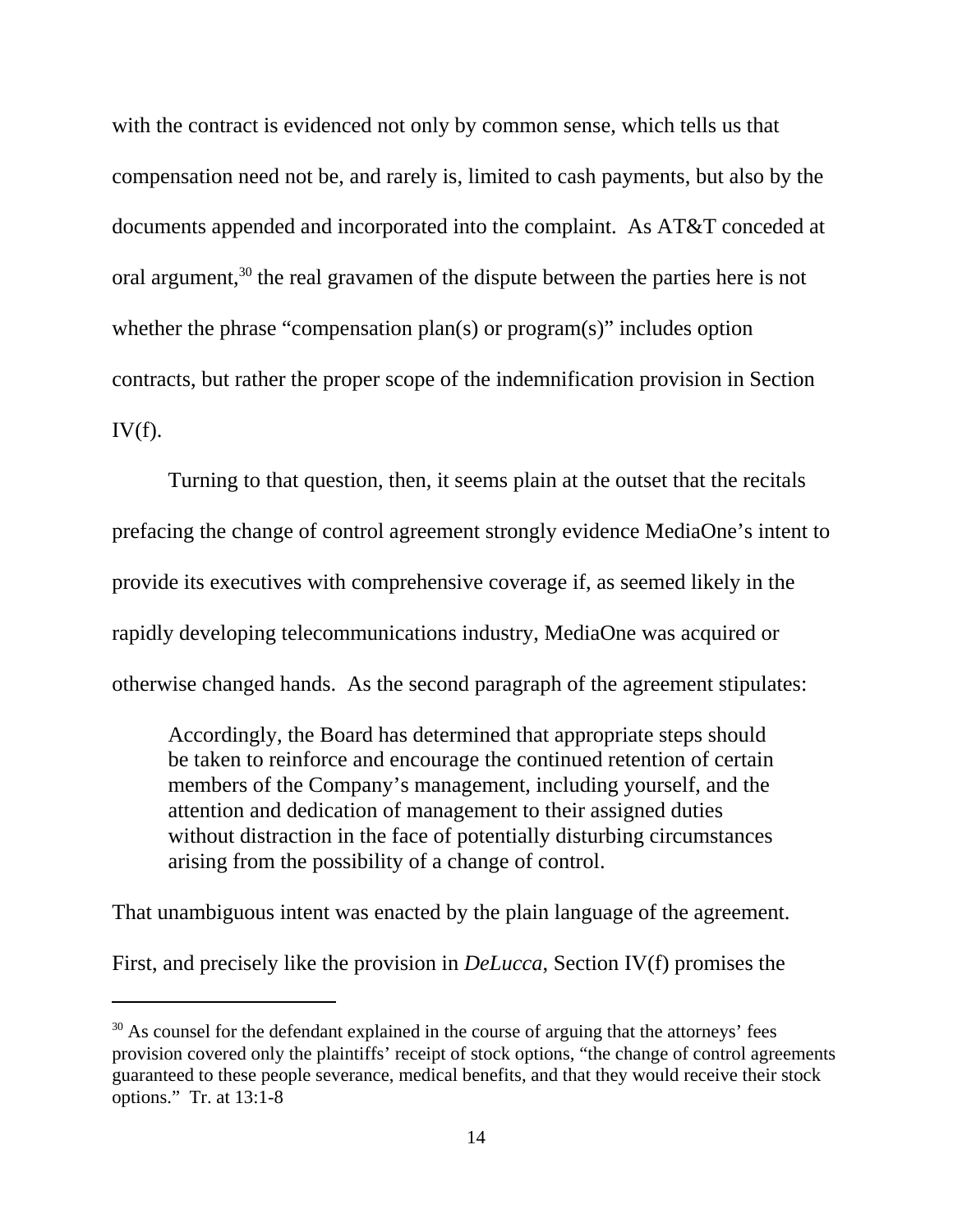payment of all legal fees and expenses "in connection with the Agreement." That language, as *DeLucca* held, constitutes the broadest possible authorization, and clearly envisions that any dispute plausibly related to the agreement is within the purview of Section IV(f).

The sweeping nature of "in connection with" is bolstered by the language chosen by the parties to describe the content of that broad, and necessarily encompassing, phrase. Specifically, Section IV(f) provides that legal fees would be provided for all expenses relating to the agreement, *including* those incurred while "seeking to obtain or enforce any right or benefit provided by this Agreement, regardless of the outcome . . . ." The first half of that phrase, and specifically the word "enforce," which means to "cause to take effect" in normal parlance,  $31$  clearly suggests that Section IV(f) is meant to operate not only to ensure that the plaintiffs would receive compensation in the future, but also that the promised compensation had some content. Indeed, had Section IV(f) been intended only as a way to ensure that the claimants received some options, this provision need not have included the verb "enforce." "Obtain," which means "to gain or obtain possession," would have been more than sufficient to reach that limited goal.<sup>32</sup> It is, in short, the very essence of the plaintiffs' claims in their case

<sup>&</sup>lt;sup>31</sup> WEBSTER'S THIRD NEW INTERNATIONAL DICTIONARY OF THE ENGLISH LANGUAGE 751 (1976). <sup>32</sup> *Id.* at 1559.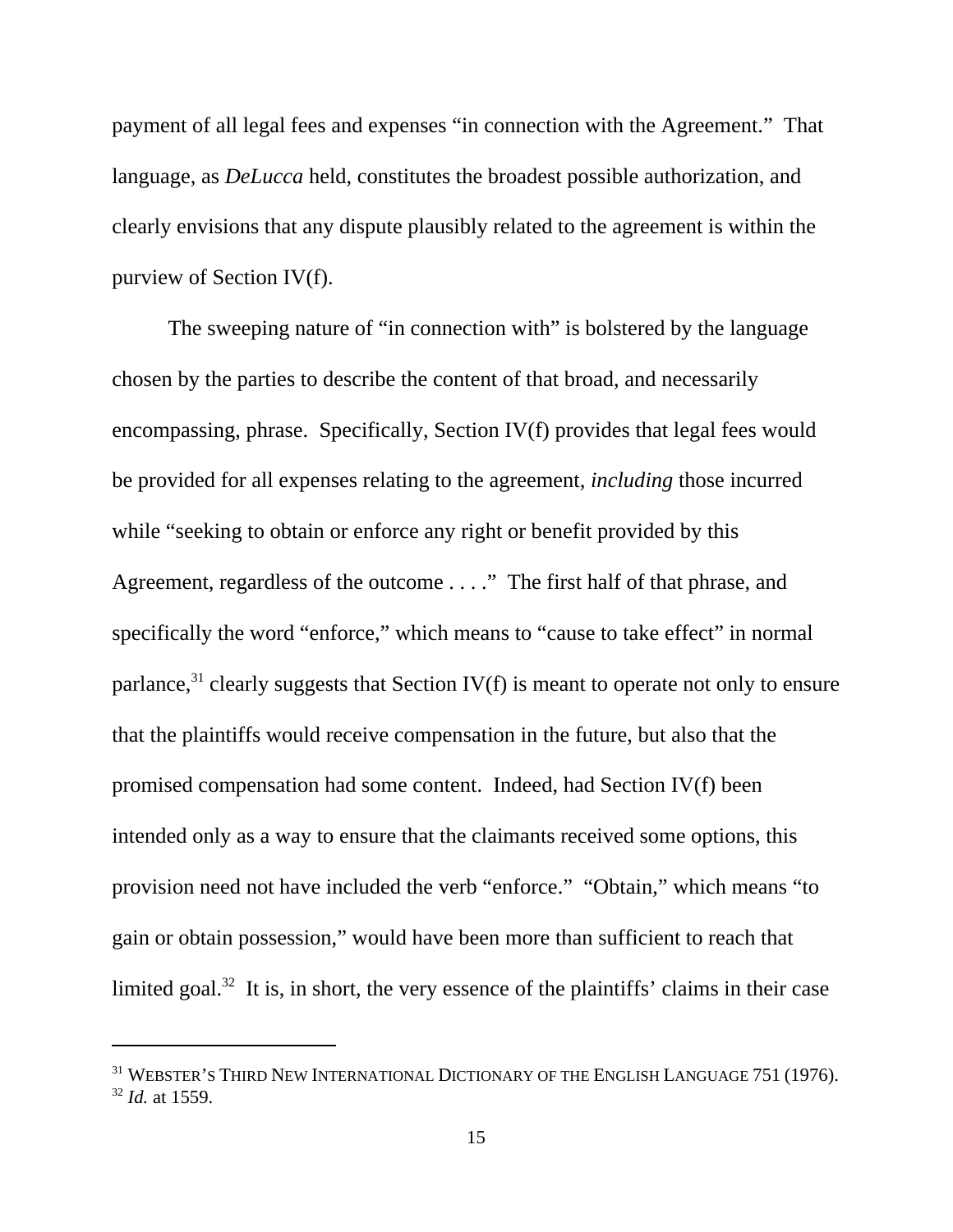in chief is that they seek to *enforce* their rights to options in the same form as was promised to them, albeit on a variety of legal theories and against two separate defendants. Reading Section IV(f) consistently with AT&T's reading, in contrast, would render a key contractual phrase essentially meaningless. Our courts are justly loathe to treat contracts drafted by a sophisticated party like MediaOne so lightly.

Finally, the court notes that Section IV(f) differs from the provision in *DeLucca* in that it promises contemporaneous payment of fees regardless of the outcome of the litigation. In the spectrum of advancement and indemnification provisions, language that provides for payment with no provision for reimbursement if the litigation fails necessarily stand as examples of the broadest possible provision permitted under our law.33 That language, in other words, only further evidences the change of control agreement's intent to broadly protect the plaintiffs in these circumstances.

In sum, the plaintiffs' allegations that AT&T and Wireless have violated their obligation to provide them with options of a certain value necessarily falls within Section IV(f)'s fee-shifting provision. That is true as a matter of the plain language of the agreement, as described above. But it is equally true as a matter of

<sup>33</sup> *Vonfeldt v. Stifel*, 1999 Del. Ch. LEXIS 131, \*7 (Del. Ch. June 11, 1999).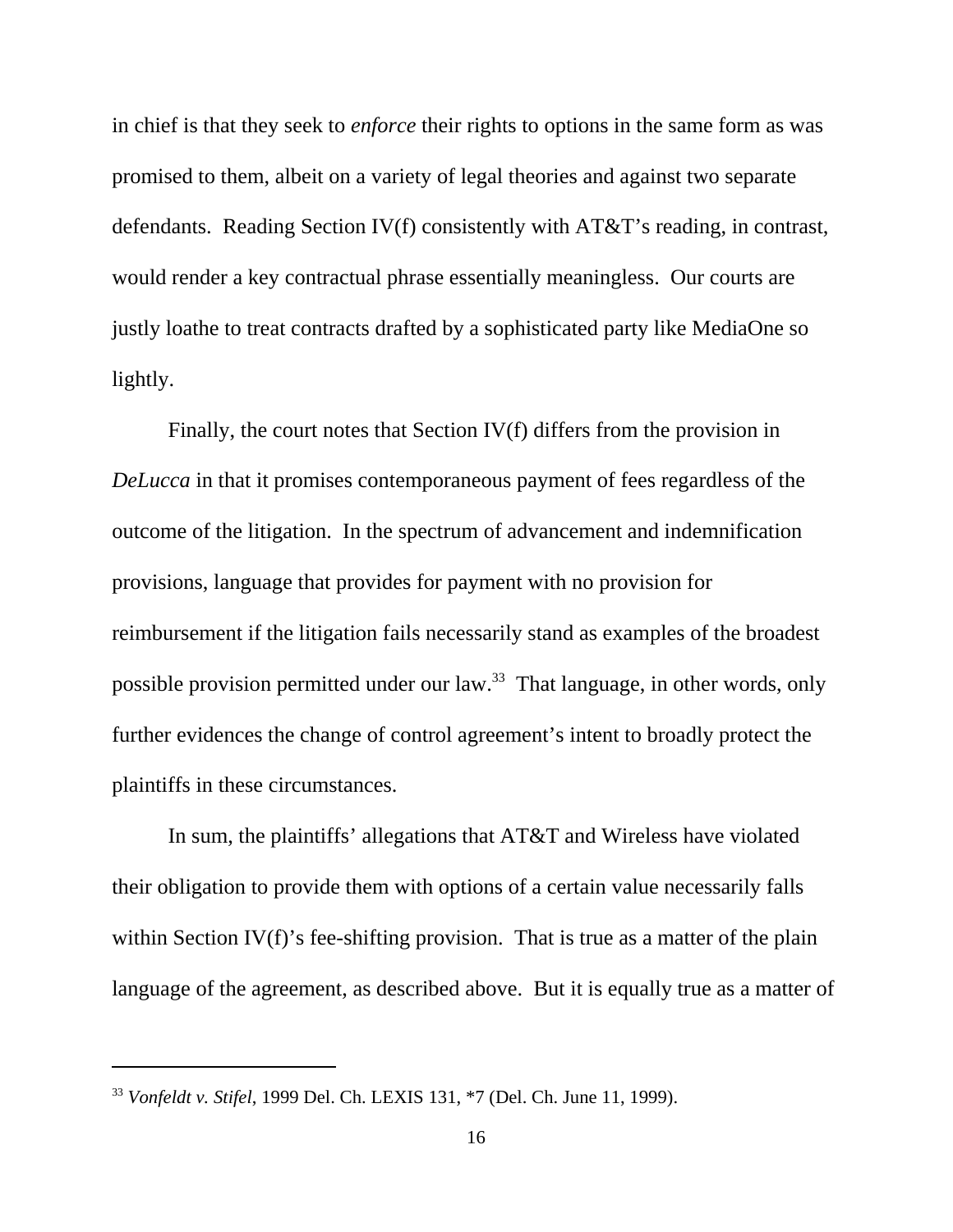contractual logic. In short, the defendant's highly cramped reading of Sections IV(a) and IV(f) would reduce the plaintiffs' entitlement under the change of control agreement to a near-valueless promise that would protect only the form, but not the substance, of the plaintiffs' rights to compensation. Faced with the possibility of a takeover in 1999, it is inconceivable to the court that a document couched in the sweeping language of that at issue here could have been meant to have such a limited effect, and to provide such a limited entitlement to attorneys' fees for the purpose of vindicating the plaintiffs' rights. Rather, as the plaintiffs maintain, the text of the change of control agreement demonstrates that the plaintiffs and MediaOne signed a document that sought to give MediaOne's executives broad assurances of their rights by guaranteeing that they would be able to litigate their claims to their conclusion if a new, potentially less sympathetic, entity acquired the company.<sup>34</sup> To hold otherwise here would be to dramatically

 $34$  AT&T, in its papers, raises in passing the argument that even if the court finds it liable for attorneys' fees, it should be liable only for those fees that the plaintiffs have incurred in bringing their claims against AT&T itself, and not for those incurred in bringing claims against Wireless. The court considered and rejected this argument in similar circumstances in connection with the fees assessed for the previous Rule 12(c) motion. *Lillis*, 2005 Del. Ch. LEXIS 175 at \*1-2 ("Thus, the court's decision to condition any grant of leave to  $AT&T$  to amend its answer on a payment of the plaintiffs' fees and expenses in bringing the motion can only be understood to mean *all* fees and expenses incurred, not simply some arbitrary portion attributable solely to the relief sought against AT&T."). The court reaches the same conclusion under the facts of this motion, and therefore grants fees for all the claims alleged in the complaint. Simply put, Section IV(f) provides reimbursement for all fees incurred by the plaintiffs in seeking to enforce their rights. Given the broad sweep of the change of control agreement, this includes litigation against AT&T itself, and also litigation against other parties that arises in connection with the agreement. Of course, this grant is not an invitation for the plaintiffs to abuse their contractual